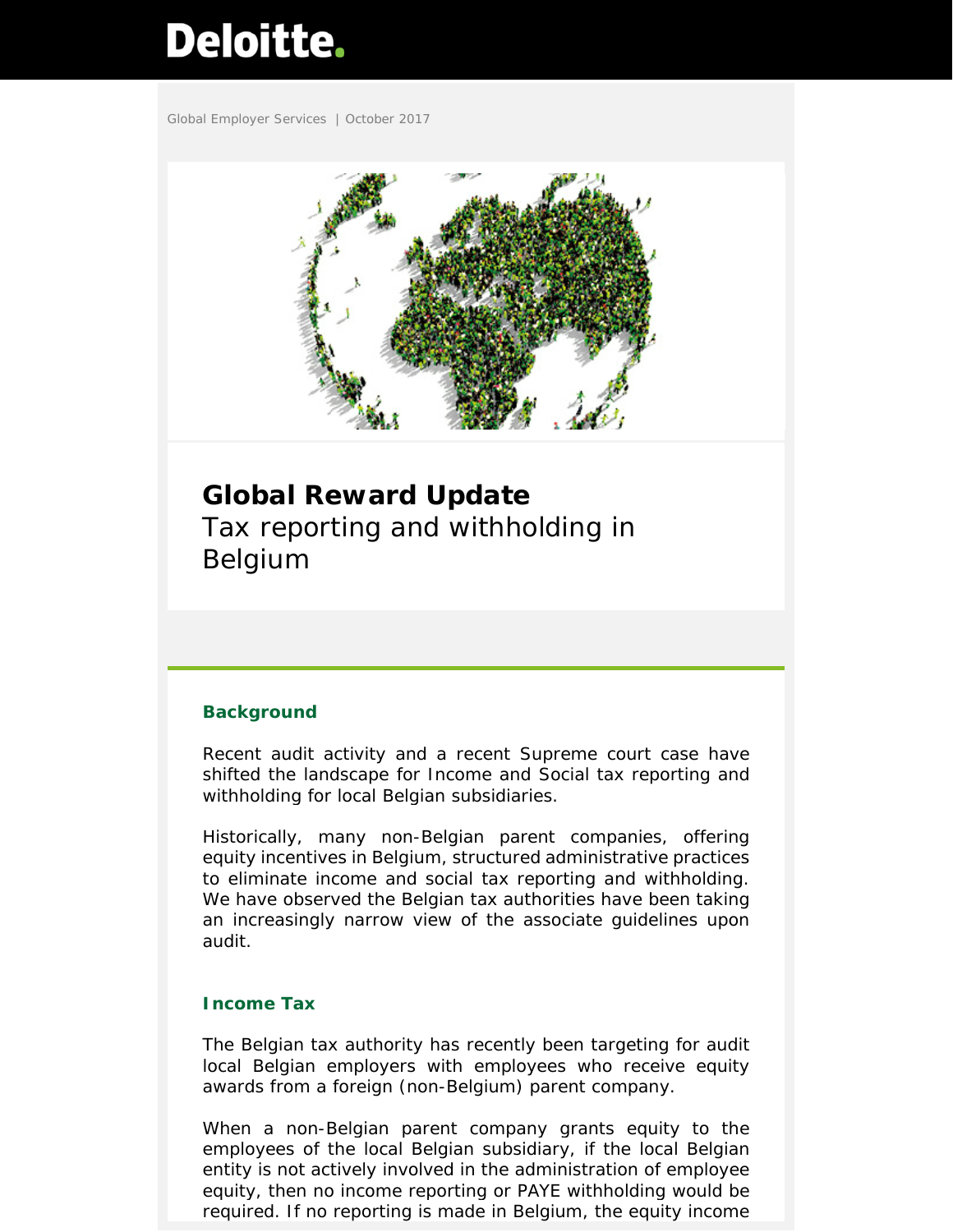would not appear on a Belgian wage certificate and no PAYE withholding would be applied. Employees would still be responsible to report the income from the equity in their personal tax return.

Where employees fail to accurately report the equity income on their individual filings, the tax authority has begun to more closely examine the income reporting and PAYE operations of the Belgian entity and specific attention is being paid to the level of intervention made by the Belgium subsidiary of a foreign parent company.

Recent audits have resulted in a number of Belgian subsidiaries failing the "no local intervention" test. "Intervention" for this purpose is broadly defined, and outlined in the existing Belgian regulations. Determination of an employer's "active intervention" is based on multiple administrative and decisionmaking guidelines, most of which are subjective in nature. In practice, it can be very difficult to demonstrate zero intervention from the Belgian entity and companies are encouraged to carefully review their actual practices.

Authorities have the ability to look back up to 5 years in an audit. While the tax liability remains the obligation of the individual, the employer is also held liable when no withholding was originally operated (noting that it is easier to pursue the entity for all employees than to pursue each individual).

#### **Social Security**

The Belgium Supreme Court issued a ruling in 2016 which was only recently published in late 2017, which held that income received as a result of services performed a Belgian entity is considered wages for social security purposes (regardless of any intervention by the local entity or serving as point of contact for plan operations questions) and accordingly such income is subject to Belgian social security contributions.

This substantially changes the reporting and taxation landscape in Belgium. The Court's ruling determined that as soon as the employer has committed to grant a benefit (such as equity), the employee is entitled to receive this benefit as part of the terms of their employment.

Based on this new case law, the social security authorities may argue that equity granted by a foreign parent company to employees of a Belgian subsidiary company (even in absence of a recharge or any level of intervention by the local subsidiary) qualifies as salary if the employee is entitled to this benefit as terms of their employment. Any equity received by the employee would then be subject to statutory social security contributions.

It is important to note that social tax regulations are unchanged and state that in the absence of local intervention no social taxes are due. Despite this, there remains the very real risk that the position that employee and employer social taxes are not due